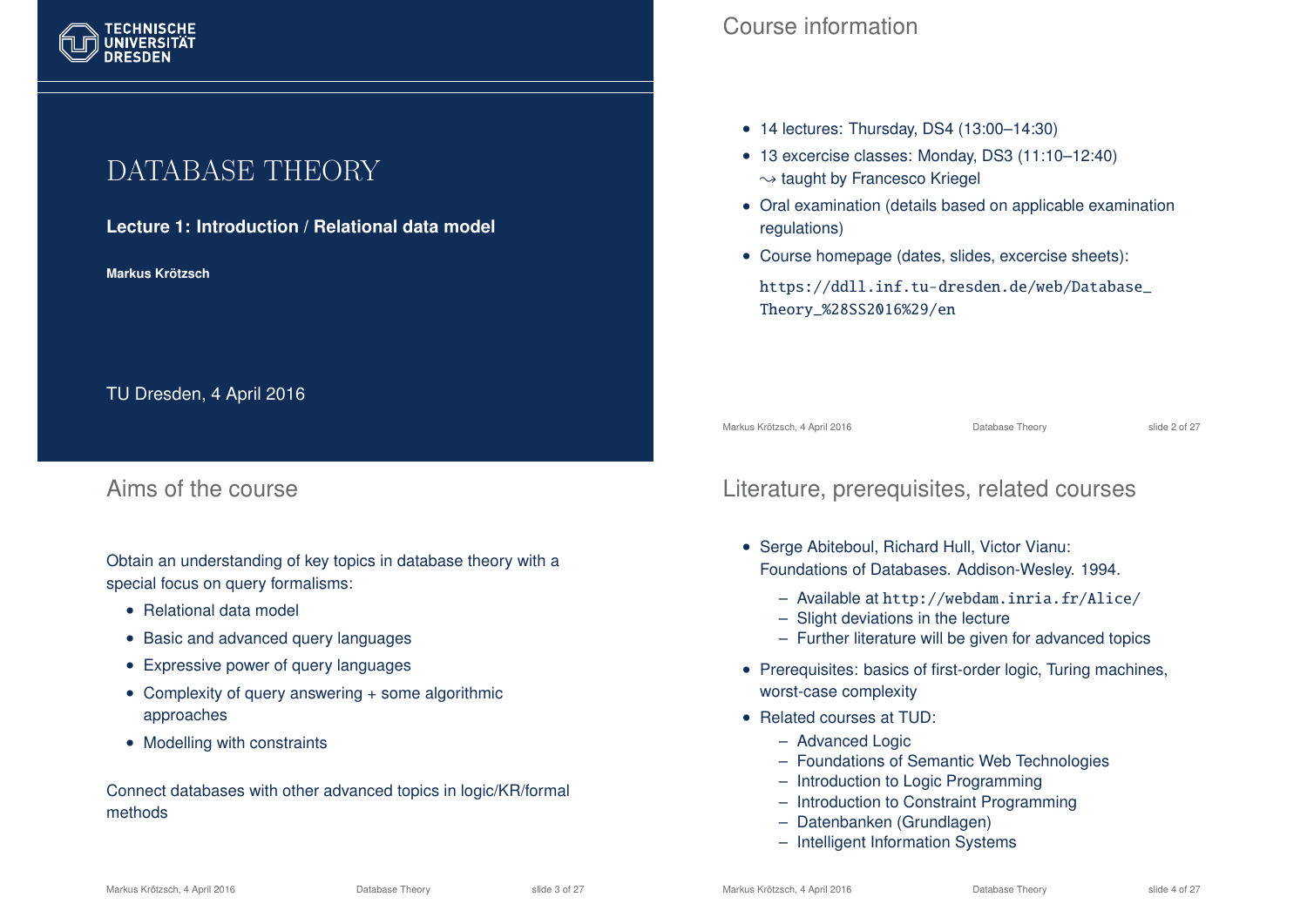## What is a database?

#### A Database Management System (DBMS) is a software to manage collections of data.

- $\rightarrow$  highly important class of software systems
- $\rightarrow$  major role in industry and in research
- $\rightarrow$  extremely wide variety of concepts and implementations

#### General three-level architecture of DBMS:

- External Level: Application-specific user views
- Logical Level: Abstract data model, independent of implementation, conceptual view
- Physical Level: Data structures and algorithms, platform-specific

#### In this lecture: focus on logical view for relational data model

## **Overview**

- 1. Introduction | Relational data model
- 2. First-order queries
- 3. Complexity of query answering
- 4. Complexity of FO query answering
- 5. Conjunctive queries
- 6. Tree-like conjunctive queries
- 7. Query optimisation
- 8. Conjunctive Query Optimisation / First-Order Expressiveness
- 9. First-Order Expressiveness / Introduction to Datalog
- 10. Expressive Power and Complexity of Datalog
- 11. Optimisation and Evaluation of Datalog
- 12. Evaluation of Datalog (2)
- 13. Graph Databases and Path Queries
- 14. Outlook: database theory in practice

#### See course homepage  $[\Rightarrow]$  link] for more information and materials

## What is a database? (2)

#### Basic functionality of DBMS:

- Schema definition: specify how data should be logically organised
- Update: insert/delete/update stored data
- Query: retrieve stored data or information derived from it
- Administration: user rights management, configuration, recovery, data export, etc.

#### Many related concerns:

- Persistence: data retained when DBMS is shut down
- Optimisation: ensure maximal efficiency
- Scalability: cope with increasing loads by adding resources
- Concurrency: support many update and query operations in parallel
- Distribution: combine data from several locations
- Interfaces: APIs, query languages, update languages, etc.
- $\bullet$  . . .

#### In this lecture: schema, query languages, some optimisation

| Markus Krötzsch, 4 April 2016 |  |  |
|-------------------------------|--|--|
|                               |  |  |

Database Theory slide 6 of 27

# The Relational Data Model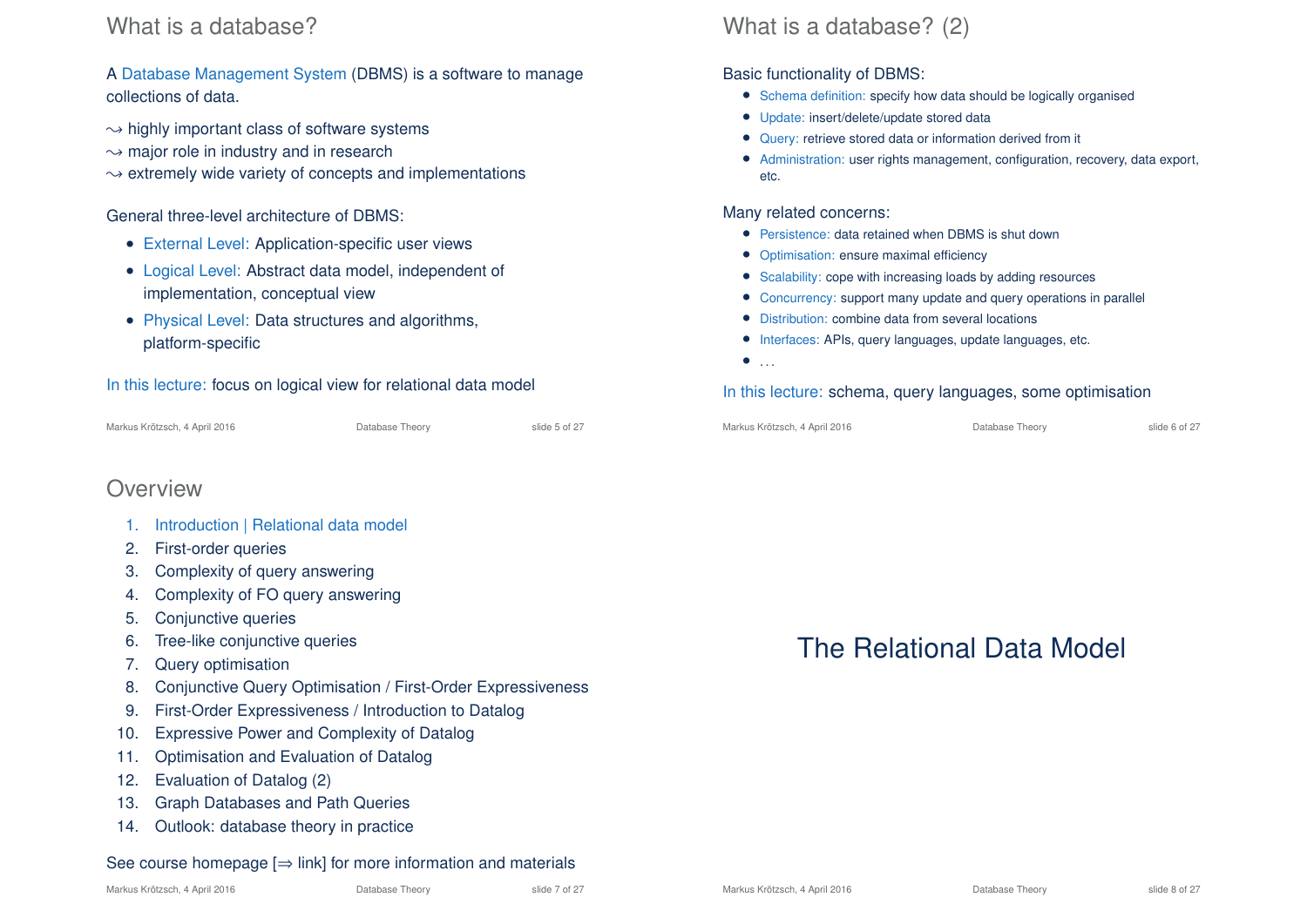## Database = collection of tables

| Lines: |             |
|--------|-------------|
| Line   | <b>Type</b> |
| 85     | bus         |
| 3      | tram        |
| F1     | ferry       |
|        |             |

#### Connect:

| <b>From</b> | To  | Line |
|-------------|-----|------|
| 57          | 42  | 85   |
|             | 789 | 3    |
|             |     |      |

| Stops:     |                     |                   |
|------------|---------------------|-------------------|
| <b>SID</b> | <b>Stop</b>         | <b>Accessible</b> |
| 17         | Hauptbahnhof        | true              |
| 42         | Helmholtzstr.       | true              |
| 57         | Stadtgutstr.        | true              |
| 123        | Gustav-Freytag-Str. | false             |
|            |                     |                   |

- Every table has a schema:
	- Lines[Line:string, Type:string]
	- Stops[SID:int, Stop:string, Accessible:bool]
	- Connect[From:int, To:int, Line:string]

Markus Krötzsch, 4 April 2016 Database Theory slide 9 of 27

## Database = set of tables

Let **dom** ("domain") be the (infinite) set of conceivable values in tables.

For simplicity, we drop the datatypes of database columns and assume that each column uses the same datatype that supports all values in **dom**.

#### Definition

- A relation schema *R*[*U*] consists of a relation name *R* and a finite set *U* of attributes ( $|U|$  is the arity of  $R[U]$ )
- A table for *R*[*U*] is a finite set of functions from *U* to **dom**
- A database instance  $\bar{I}$  is a finite set of tables

Note: we disregard the order and multiplicity of rows.

Tables are also called relation instances. The table with relation schema  $R[U]$  in the database instance  $I$  is written  $R^I$ .

## Towards a formal definition of "table"

A table row has one value for each column

 $\sim$  row = function from the attributes of the table schema to specific values

#### Example: The row

| <b>SID</b> | <b>Stop</b>   | <b>Accessible</b> |
|------------|---------------|-------------------|
|            |               |                   |
| 42         | Helmholtzstr. | true              |
|            |               |                   |

can be represented by the function:

### $f : \{\text{SID} \mapsto 42, \text{Stop} \mapsto \text{"Helmholtzstr."}, \text{Accessible} \mapsto \text{true}\}$

Markus Krötzsch, 4 April 2016 **Database Theory** Slide 10 of 27

Database = set of relations

Observation: Attribute names don't matter. Instead of the function

 $\{SID \mapsto 42, Stop \mapsto "Helmholtzstr."$ , Accessible  $\mapsto$  true}

we could also use a tuple:

 $\langle 42, "Helmholtzstr."$ , true)

#### Necessary assumption: Attributes have a fixed order.

#### **Definition**

- A relation schema *R*[*U*] is defined as before
- A table for  $R[U]$  is a finite subset of **dom**<sup>[U]</sup>
- A database instance  $I$  is a finite set of tables

#### Recall that a subset of **dom**<sup>[*U*|</sup> is just a |*U*|-ary relation. Sets of relations are also called relational structures.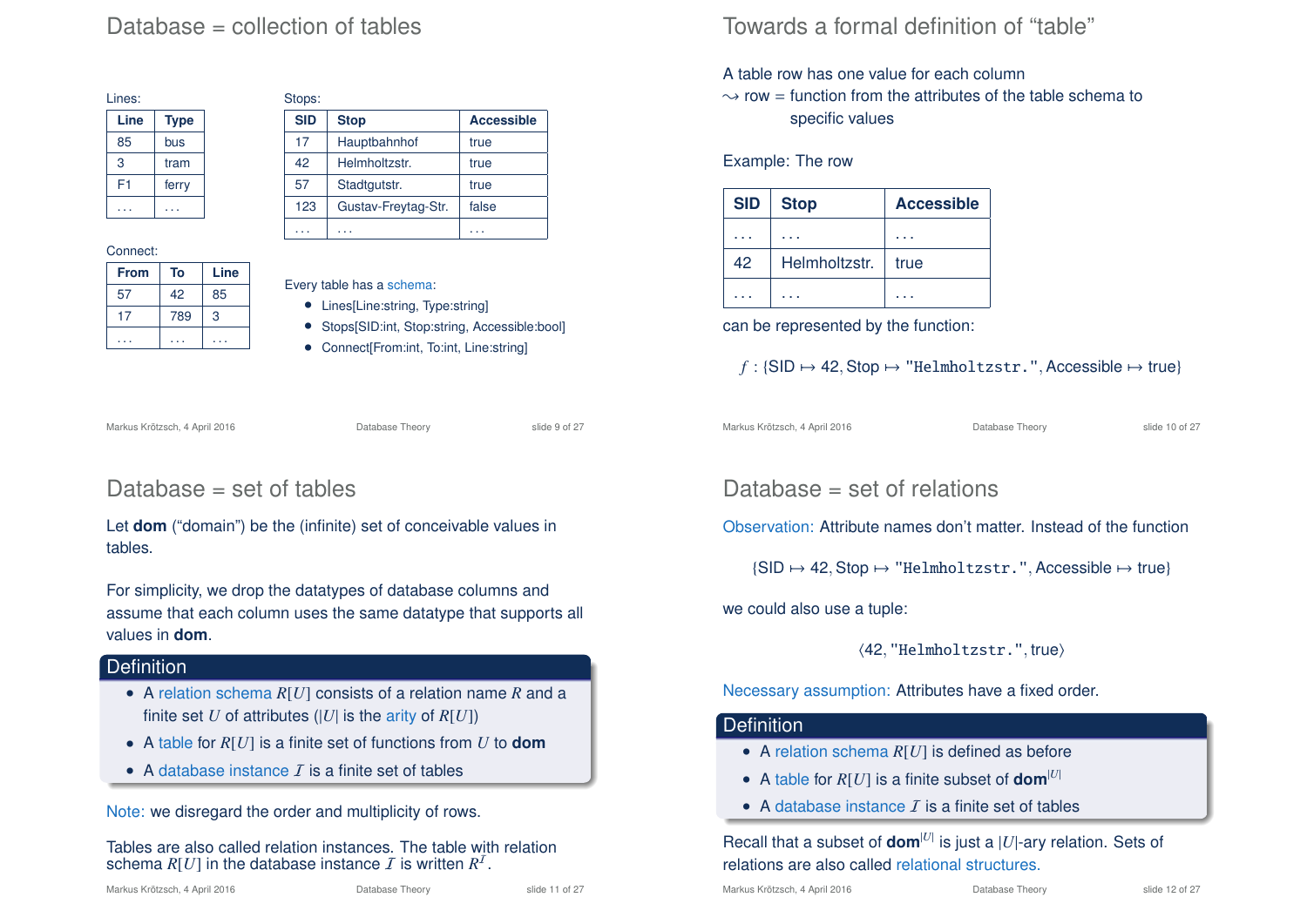## Database = interpretation of first-order logic

#### Recall:

- First-order logic is based on predicate symbols with a fixed arity (we won't need function symbols here)
- An interpretation  $I$  of first-order logic is a pair  $\langle \Delta^I, \cdot^I \rangle$ :
	- $\Delta^{\prime}$  is a set (the domain of interpretation)
	- $\cdot$ <sup>*I*</sup> maps *n*-ary predicates *p* to *n*-ary relations  $p^I \subseteq (\Delta^I)^n$

This is (almost) a database instance!

#### **Definition**

- domain of interpretation ∆ <sup>I</sup> = database domain **dom**
- predicate symbol  $=$  relation name
- interpretation of predicate symbol (if finite!)  $=$  table
- finite first-order logic interpretation  $=$  database instance

Markus Krötzsch, 4 April 2016 **Database Theory** Slide 13 of 27

## Visualising relations

Binary relations (sets of pairs) can be viewed as directed graphs. Example:

**Source Target**  $1 \quad |2$ 1 3 2 5  $3 \mid 2$ 3 4 4 3 5 3



Many binary tables in one graph? Use table name to label edges!

#### Another convenient way to write databases:

Lines(85, "bus") Lines(F1, "ferry") Stops(42, "Helmholtzstr.", true)

## . . .

#### **Definition**

A fact is an expression  $p(t_1, \ldots, t_n)$  where

- *p* is an *n*-ary predicate symbol
- $\bullet$   $t_1, \ldots, t_n$  are constant symbols
- A database instance is a finite set of facts.

When interpreting these facts logically, their least model is again the database instance (viewed as a first-order logic interpretation).

Markus Krötzsch, 4 April 2016 **Database Theory** Slide 14 of 27

## Database = hypergraph

What to do with tables of arity  $\neq$  2?

 $\rightarrow$  generalise graphs to hypergraphs

#### **Definition**

A hypergraph is a triple  $\langle V, E, \rho \rangle$ , where

- *V* is a set of vertices
- *E* is a set of edge names
- ρ maps each edge name *e* ∈ *E* to an *n*-ary relation  $\rho(e) \subseteq V^n$

In other words: finite hypergraphs are databases.

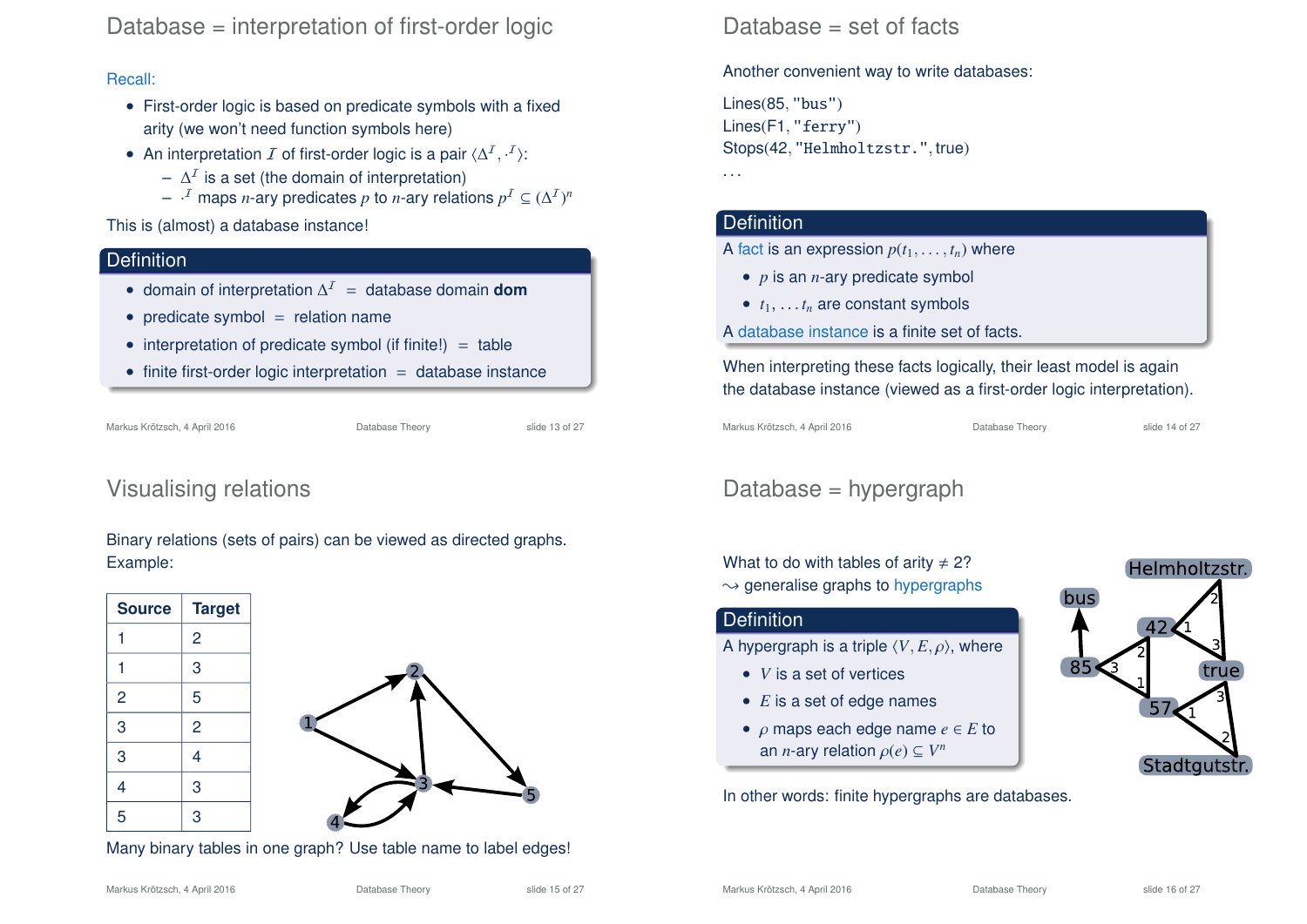Relational databases are everywhere:

- sets of tables with named attributes ("named perspective")
- sets of relations ("unnamed perspective")
- first-order logic interpretations
- sets of logical facts (ground atoms)
- hypergraphs (and graphs as a special case)
- ...all restricted to finite sets

Important elements of the theory of relational databases are very widely applicable, also to many datamodels that are not the classical relational one (e.g., graph databases, RDF databases, XML databases).

Markus Krötzsch, 4 April 2016 **Database Theory** Slide 17 of 27

# Relational Algebra Queries

Query language based on a set of operations on databases.

Each operation refers to one or more tables and produces another table

(we often simplify notation and write a table name rather than a table instance)

Main operations of the named perspective:

- Selection  $\sigma$
- Projection  $\pi$
- $\bullet$  Join  $\bowtie$
- Renaming  $\delta$
- Difference −
- Union ∪
- Intersection ∩

# The Relational Algebra

Markus Krötzsch, 4 April 2016 **Database Theory** Slide 18 of 27

Selection

"Find all bus lines"

 $\sigma$ <sub>Type="bus"</sub>Lines

"Find all connections that begin and end in the same stop"

 $σ<sub>From=To</sub> Connect$ 

#### **Definition**

The selection operator has the form  $\sigma_{n=m}$ 

- *n* is an attribute name
- *m* is an attribute name or a constant value

Consider a table  $R^I$  for  $R[U]$ .

- For *m* constant value:  $\sigma_{n=m}(R^I) = \{f \in R^I \mid f(n) = m\}$
- For *m* attribute name:  $\sigma_{n=m}(R^I) = \{f \in R^I \mid f(n) = f(m)\}$

This is only defined if *U* contains the required attribute names.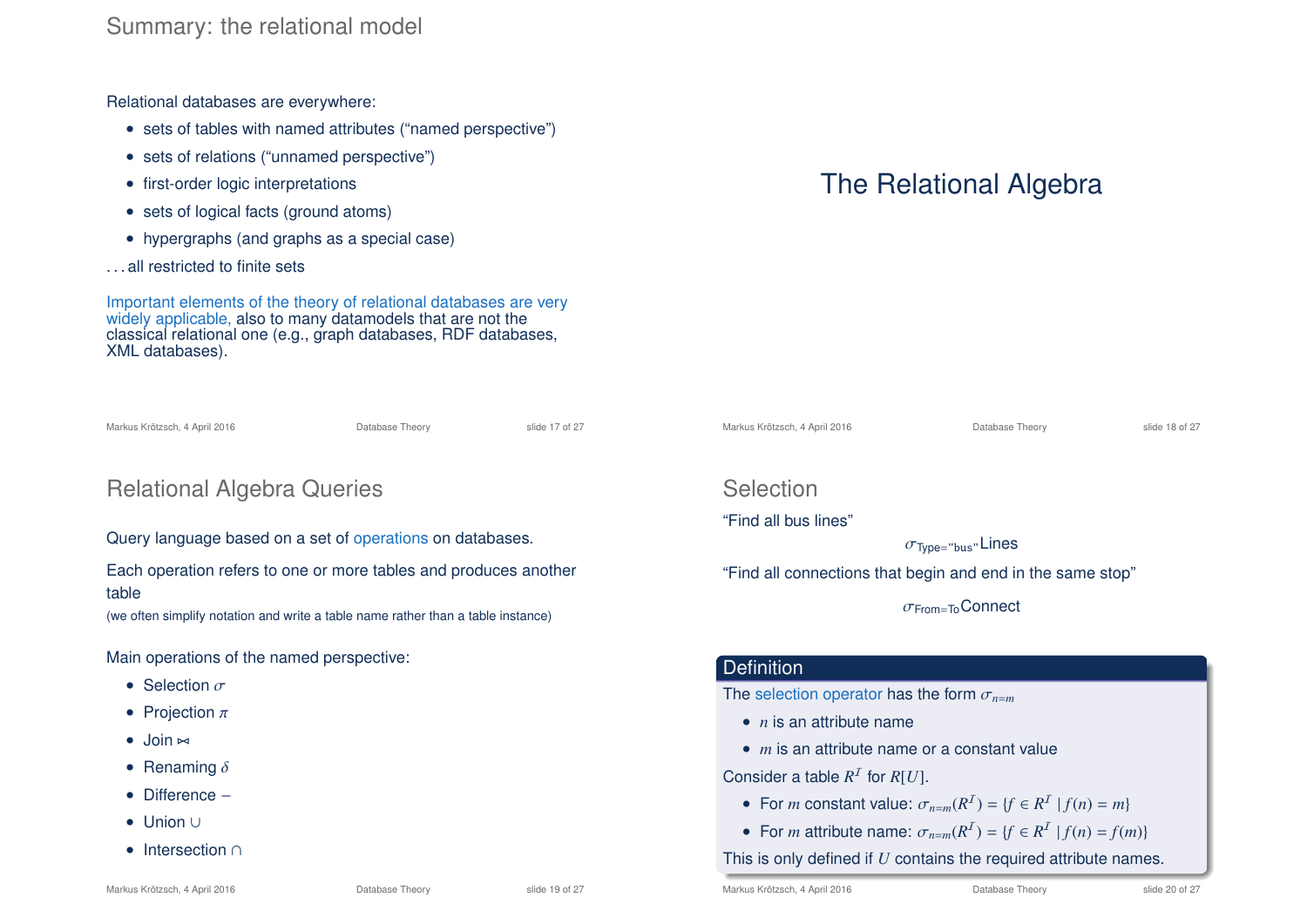## **Projection**

"Find all possible types of lines"

 $\pi_{\text{Two}}$ Lines

"Find all pairs of adjacent stops on line 85"

 $\pi$ <sub>From, To</sub> $(\sigma)$ <sub>ine="85"</sub>Connect)

### **Definition**

The projection operator has the form  $\pi_{a_1,\dots,a_n}$  where each  $a_i$  is an attribute name.

Consider a table  $R^1$  for  $R[U]$ .

$$
\pi_{a_1,\dots,a_n}(R^{\mathcal{I}}) = \{f_{\{a_1,\dots,a_n\}} \mid f \in R^{\mathcal{I}}\}
$$

where  $f_{\{a_1,\ldots,a_n\}}$  is the restriction of  $f$  to the domain  $\{a_1,\ldots,a_n\}$ , i.e., the function  $\{a_1 \mapsto f(a_1), \ldots, a_n \mapsto f(a_n)\}.$ Of course this projection is only defined if  $a_i \in U$  for each  $a_i$ .

Markus Krötzsch, 4 April 2016 **Database Theory** Slide 21 of 27

## Renaming

#### "Find all lines that depart from an accessible stop"

| Stops:<br>Connect: |                     |                   |             |          |      |
|--------------------|---------------------|-------------------|-------------|----------|------|
| <b>SID</b>         | <b>Stop</b>         | <b>Accessible</b> | <b>From</b> | To       | Line |
| 57                 | Stadtgutstr.        | true              | 57          | 42       | 85   |
| 123                | Gustav-Freytag-Str. | false             | 17          | 789      | 3    |
| .                  | .                   | $\cdots$          | $\cdots$    | $\cdots$ | .    |

We need to join Stops.SID with Connect. From  $\rightsquigarrow$  use renaming

 $\pi_{Line}(\sigma_{\rm Accessible='true}$ "( $\rm{Stops} \Join \delta_{From,To,Line \rightarrow SID,To,Line}(Connect)) )$ 

## **Definition**

The renaming operator has the form  $\delta_{a_1,\dots,a_n\to b_1,\dots,b_n}$  with all  $a_i$ mutually distinct attribute names, and likewise for all *b<sup>i</sup>* . Consider a table  $R^I$  for  $R[\{a_1, \ldots, a_n\}].$ 

 $\delta_{a_1,...,a_n \to b_1,...,b_n}(R^1) = \{f \circ g \mid f \in R^1 \text{ and } g : \{b_i \mapsto a_i\}_{1 \le i \le n}\}$ 

where  $f \circ g$  is function composition:  $(f \circ g)(x) = f(g(x))$ 

## Natural join

#### "Find all connections and their type of line"

#### Connect  $\approx$  Lines

| Connect:    |     |      | Lines: |                |             |
|-------------|-----|------|--------|----------------|-------------|
| <b>From</b> | To  | Line |        | Line           | <b>Type</b> |
| 57          | 42  | 85   |        | 85             | bus         |
| 17          | 789 | 3    |        | 3              | tram        |
|             |     |      |        | F <sub>1</sub> | ferry       |
|             |     |      |        |                |             |

| Connect $\approx$ Lines: |      |             |  |  |
|--------------------------|------|-------------|--|--|
| To                       | Line | <b>Type</b> |  |  |
| 42                       | 85   | bus         |  |  |
| 789                      | 3    | tram        |  |  |
|                          |      |             |  |  |
|                          |      |             |  |  |

#### Definition

The natural join operator has the form  $\bowtie$ . Consider tables  $R^I$  for  $R[U]$  and  $S^I$  for  $S[V]$ .

$$
R^{\mathcal{I}} \bowtie S^{\mathcal{I}} = \{ f : U \cup V \to \text{dom} \mid f_U \in R^{\mathcal{I}} \text{ and } f_V \in S^{\mathcal{I}} \}
$$

. . . . . .

where  $f_U$  ( $f_V$ ) is the restriction of  $f$  to elements in  $U$  ( $V$ ) as before

Markus Krötzsch, 4 April 2016 **Database Theory** Slide 22 of 27

## Difference, Union, Intersection

Binary operators on tables of the same relational schema, defined like the usual set operations.

"Find all stops where line 3 departs, but line 8 does not depart."

"Find all stops where either line 3 or line 8 departs."

"Find all stops where both line 3 and line 8 depart."